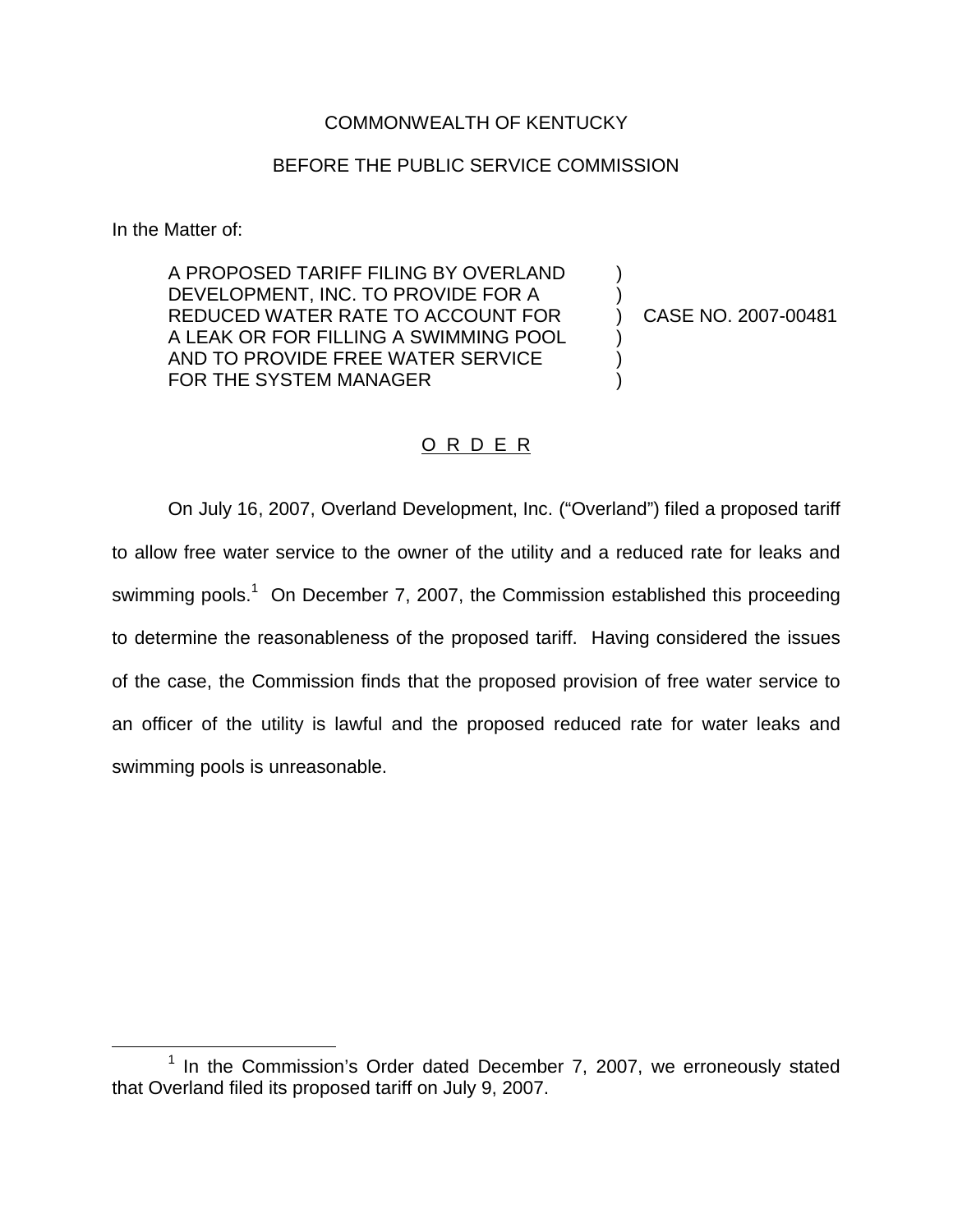Overland, a Kentucky corporation organized pursuant to KRS Chapter 271B,<sup>2</sup> owns and operates water distribution facilities that serve approximately 112 customers in Boyd County. $3$  It is a utility subject to Commission jurisdiction.<sup>4</sup>

"Every utility may demand, collect and receive fair, just and reasonable rates for the services rendered or to be rendered by it to any person."<sup>5</sup> Prior to becoming effective, filings must be reviewed and found reasonable by the Commission. The "burden of proof to show that the increased rate or charge is just and reasonable shall be upon the utility  $\ldots$ ."<sup>6</sup>

With respect to the proposed free water service to an officer of the utility, KRS 278.170(2) permits a utility to "grant free or reduced rate service to its officers . . . ." Mr. Taylor is the sole officer of Overland.<sup>7</sup> The Commission, therefore, finds Overland's

 $2^2$  See http://apps.sos.ky.gov/business/obdb/showentity.aspx?id=0039270&ct=09 &cs= 99999 (last visited Apr. 21, 2008).

<sup>&</sup>lt;sup>3</sup> Annual Report of Overland Development, Inc. to the Kentucky Public Service Commission for the Year ended December 31, 2007 at 11 and 43.

 $4$  KRS 278.010(3)(d).

 $5$  KRS 278.030(1).

 $6$  KRS 278.190(3)

 $7$  Annual Report of Overland Development, Inc. to the Kentucky Secretary of State, *available at* http://apps.sos.ky.gov/business/obdb/OBDBDisplayImage.aspx? id=2812212 (last visited Apr. 21, 2008).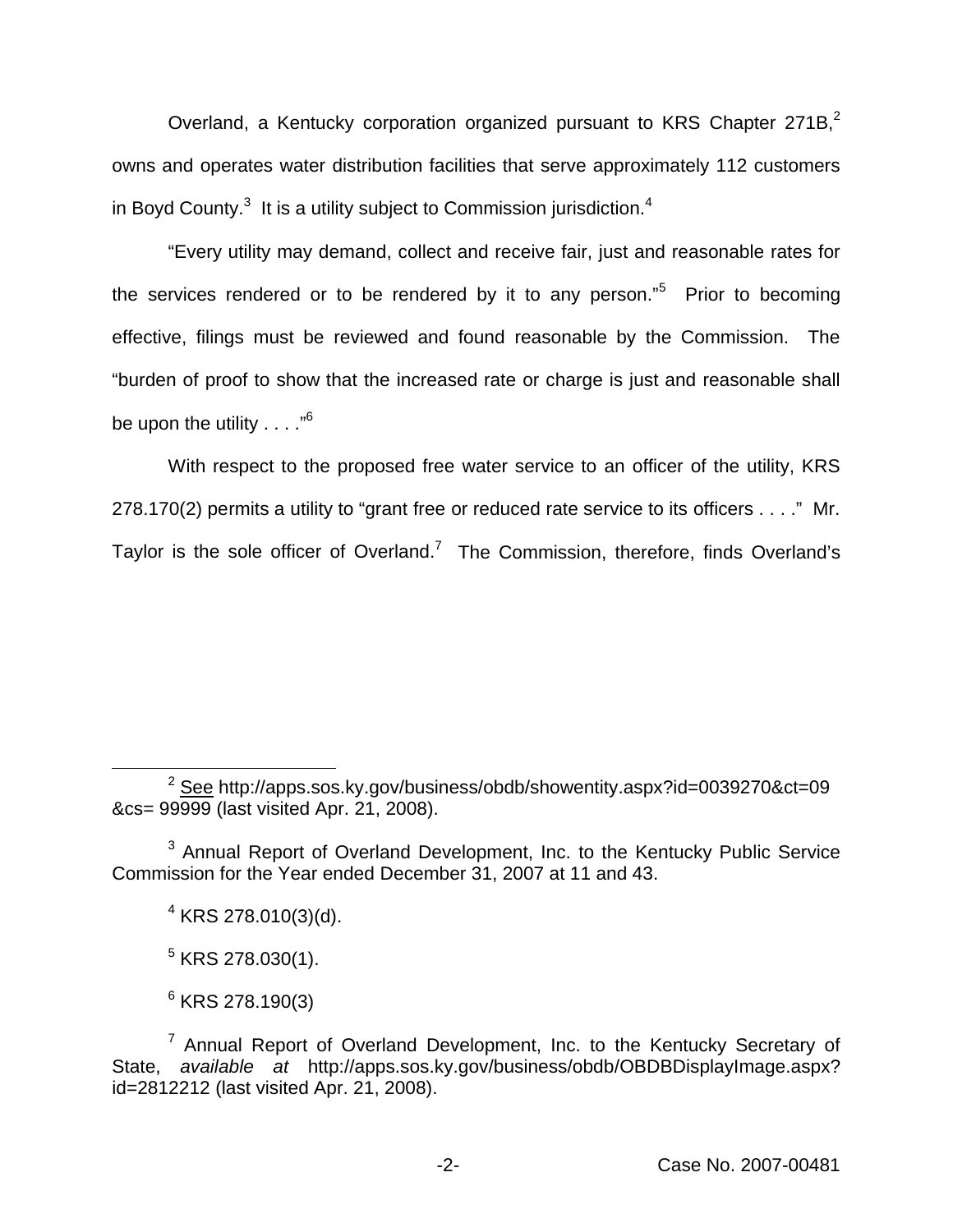proposed provision of free service to Mr. Taylor is lawful. We note that the utility's shareholders, not its ratepayers, must bear the cost of providing this service. $8$ 

As to Overland's proposed reduced rate for water leaks, we note that water utilities commonly provide a reduced rate for leaks on the customers' lines. Overland's proposed leakage tariff provision, however, is vague, fails to adequately define a leak, and fails to place reasonable limitations on a customer's eligibility for such adjustments. In addition, the utility has not provided any justification for the proposed \$1.00 reduction per 1,000 gallons of water or demonstrated that the utility will still recover its variable costs with the proposed reduction. Accordingly, we find that Overland has not met its burden of proof to show that the proposed rate is fair, just and reasonable.

Similarly, Overland has not provided any reasonable argument or evidence to support a reduced water service rate for individuals filling their swimming pools. Therefore, we find that it has not met its burden of proof to show that the proposed rate is fair, just and reasonable.

IT IS THEREFORE ORDERED that:

1. The proposed tariff provision permitting Overland to provide an officer of the utility with free service is approved for service rendered on and after the date of this Order.

2. The proposed tariff provision permitting Overland to provide a reduced rate for leaks and filling swimming pools is denied.

<sup>&</sup>lt;sup>8</sup> See, e.g., Case No. 1996-00080, The Application of Goshen Utilities, Inc. for Approval to Provide Free Water and Sewer Service to Its Employees (Ky. PSC June 24, 1996) at 2.